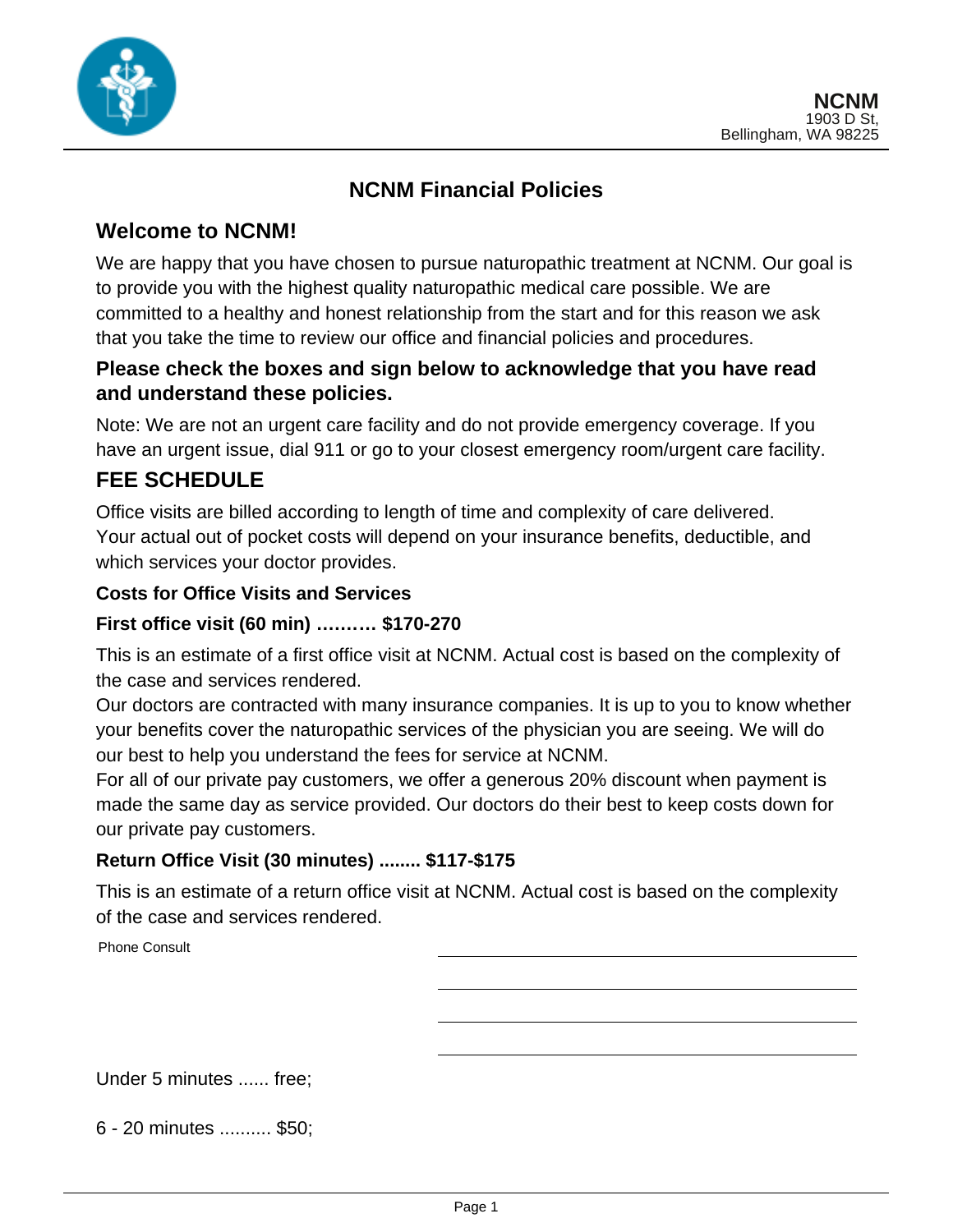

- 21 30 minutes ........ \$75;
- 31 40 minutes ........ \$100;

\* phone consults will not be billed to insurance

Please note that the above fees do not include the costs of any recommended lab work, lab review, nor recommended nutritional, homeopathic, or botanical supplementation. Insurance patients, you are expected to know your co-insurance amounts and pay them at the time of service. Thank you.

I have read and understand the above fees.  $*$   $\Box$  Yes

# **CANCELLATION POLICY**

At NCNM, we respect your time, and we trust that you respect ours.

Your appointment has been specifically reserved for you. Please give us at least 24 business hours notification in the event that you need to change your appointment time. Cancelling an appointment within the 24 hours before your visit will result in a \$75 charge. Multiple occurrences of late cancellations or no show to an appointment will result in termination of medical services with our office.

I have read and agree to the above cancellation policy. Yes

# **EMAIL POLICY**

\*

Naturopathic treatments are individualized, and often require multiple changes in diet and lifestyle. In between your office visits we are happy to answer short questions that clarify treatment plan instructions via email and Charm messages. However, email is not a substitute for an office visit and abuse of this service will not be tolerated.

Please keep your email questions to about 3-5 lines long and they must pertain to your current treatment plan.

If your doctor determines that your email is too complex, is a new medical complaint, requires an in-depth explanation or additional medical management, you will be encouraged to schedule an office visit or phone consult with your doctor.

This is to ensure your questions and health management may be adequately and appropriately addressed.

These calls are billed at the regular office rate and payment is due via credit card at the end of each call.

I have read and agree to the above email policy.  $*$   $\Box$  Yes

#### **INSURANCE & PAYMENT**

Your health insurance policy is a contract between you and your insurance company and you are responsible to know your coverage. Many private insurance companies have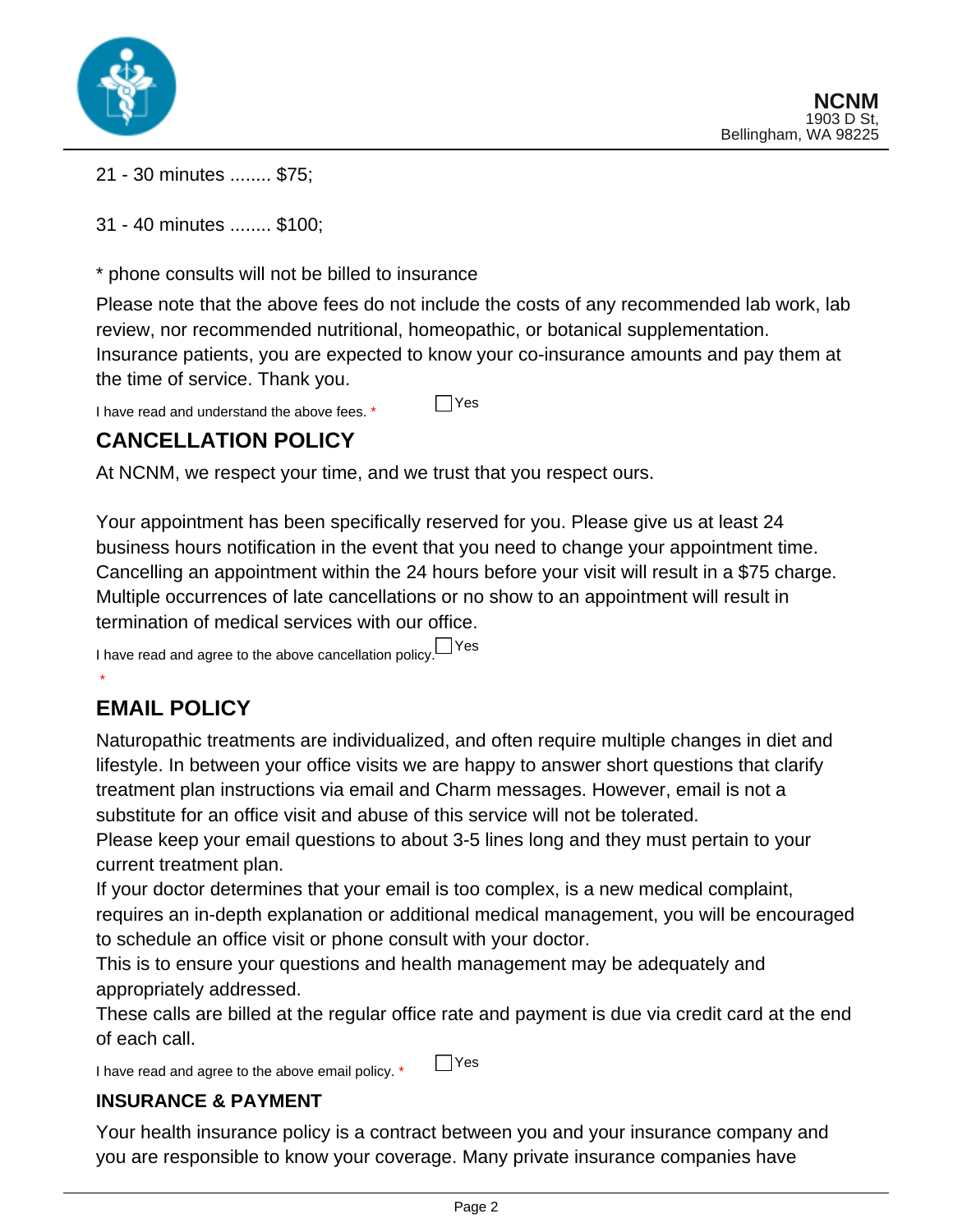

policies that do cover some or part of the care you receive from physicians at NCNM. Whether your particular policy is one that has such coverage is a detail you can learn from your insurance agent as our office does not have access to that information. You are expected to contact your insurance company before your visit and know your coverage and co-pay.

NCNM will submit a claim on your behalf to your insurance company as a service to you. You will be responsible for any denied claims. Please note that Medicare and Medicaid do not reimburse for naturopathic medical services. As a result, all charges incurred are solely your responsibility regardless of insurance coverage.

Payment in full is due at the time of service. This includes fees for medical office visits, labs and any herbal/nutritional supplements prescribed to you.

For your convenience we accept cash, check, and all major credit cards.

Bounced checks incur a \$45 processing fee.

There are no refunds on services or custom blended tinctures.

Upon request, we can provide you with a superbill to submit to your insurance for possible reimbursement.

I have read and agree to the above payment policy.  $*$   $\Box$  Yes

#### **AUTHORIZATION FOR CREDIT CARD USE**

The undersigned permits and authorizes NCNM to keep credit card information and signature on file. This card may be used for payment of future visits if desired by the undersigned. We do accept other methods of payments for office visits (cash, check, credit and debit cards), though we require a card number on file to hold your appointment times. This card will be charged for missed appointments as per the above cancellation policy.

| I agree *                              | Yes |
|----------------------------------------|-----|
| Name of Cardholder *                   |     |
| Billing address *                      |     |
|                                        |     |
|                                        |     |
|                                        |     |
| Credit card number *                   |     |
| Expiration date *                      |     |
| Last 3 digits on the signature panel * |     |